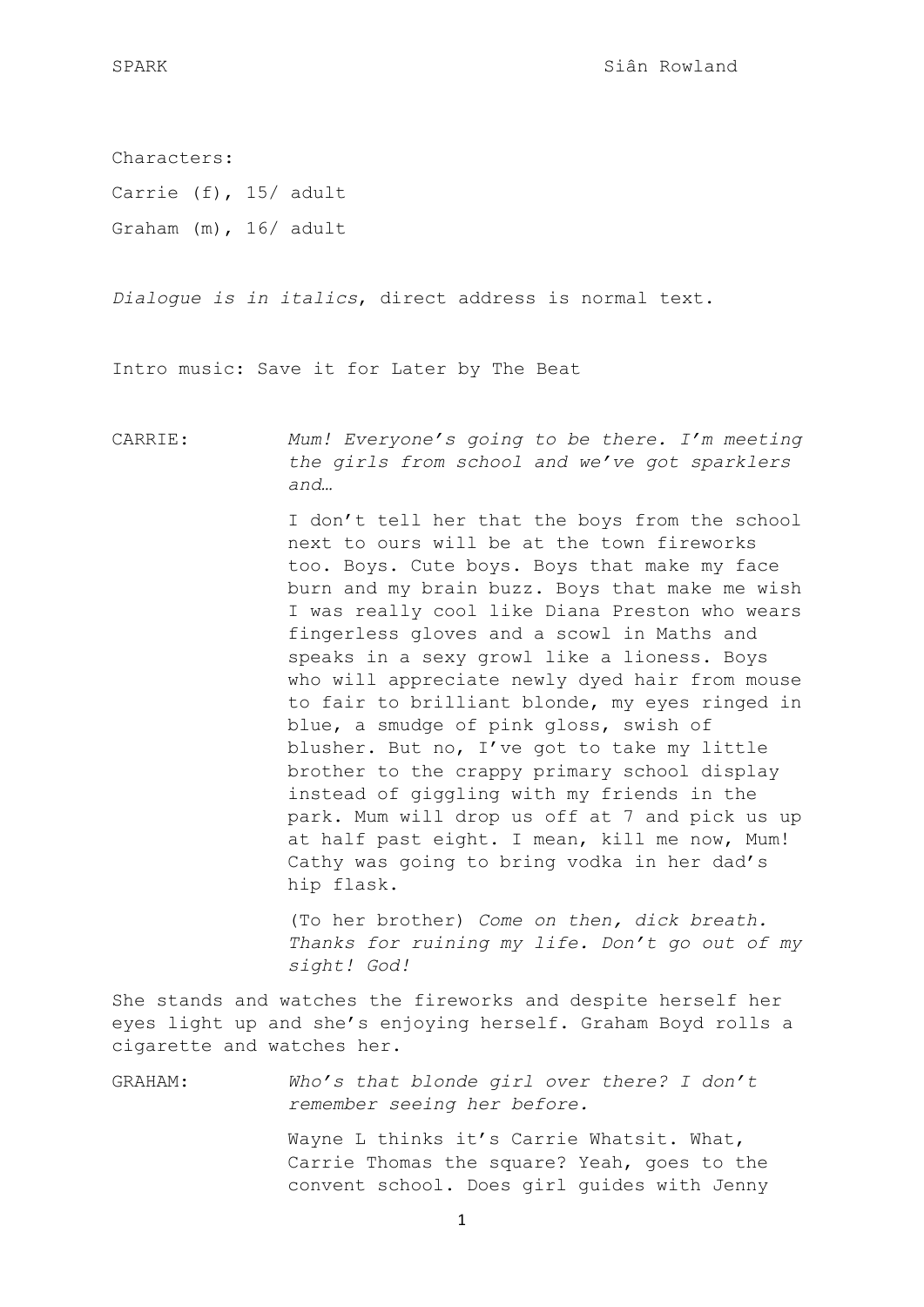Thingummy but he's more interested in my can of strongbow.

When you grow up in this place you kind of know everyone or know someone who knows them, their name, their face. Your lives crash and part like the stones on the beach and the tide pulls you into each other. I wonder what wave brought her here to the primary school. Her crowd usually go to the big display in town.

- CARRIE: A firework crack, our eyes lock.
- GRAHAM: A spark
- CARRIE: Pure light
- GEAHAM: Something ignites.
- CARRIE: And it's not the roman candles fizzing in the drizzle.
- GRAHAM: Her eyes are green.
- CARRIE: I stare, I probably shouldn't.

GRAHAM: That blue eyeliner is…

Terrible.

CARRIE: It's the eighties.

GRAHAM: The decade that style forgot.

- CARRIE: Hair that grows bigger and wider with each year.
- GRAHAM: Before mobile phones, internet, social media, keeping tabs…

BOTH: Thank god.

GRAHAM: When I was:

CARRIE: Gorgeous Graham Boyd, hunk of the parish. On Mondays at guides it's all Jenny McPherson can manage to gasp about.

> 'He's so gorgeous but he never notices me! Do you think I should undo my shirt button? Roll my skirt up a bit more?' she sighs, her skirt so short it reveals the dimples on her salami thighs.

> Sometimes his school bus and mine reach the stop at the same time and I watch as the long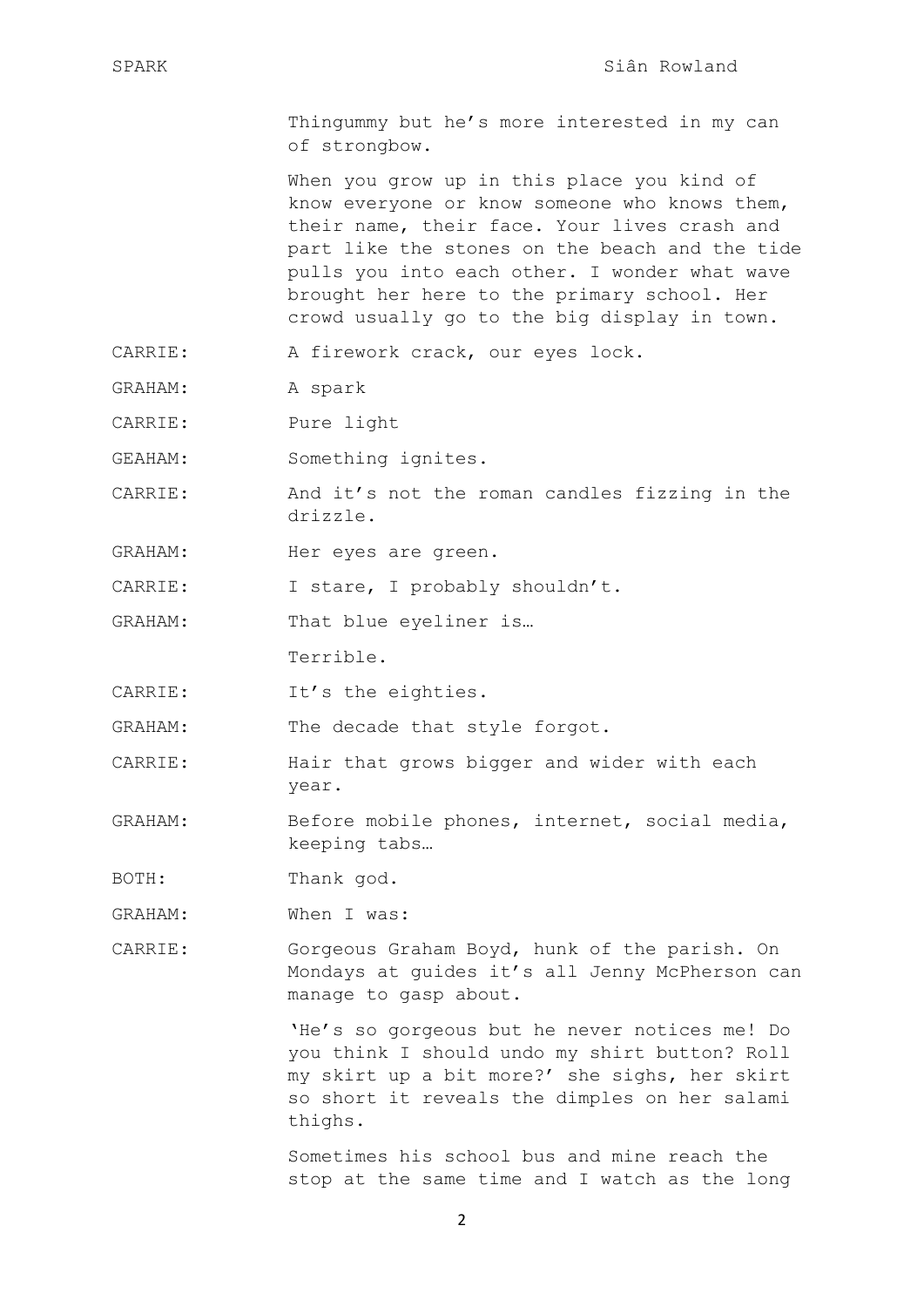back of him walks away, disappears, rollie poking out from behind his ear, coat flapping open. Does he see me?

I'm fifteen and invisible. I'm:

GRAHAM: Carrie Thomas. I see you, with your Princess Di hair and your sweet smile and burning cheeks even in the half light of the bonfire and I find myself walking over.

*All right?*

CARRIE: *Hello.*

Awkward pause then they both speak together.

GRAHAM: ) *Fireworks are a bit shit aren't they?*

CARRIE: ) *Fireworks are pretty good.*

And again-

GRAHAM: ) *Thought you'd be at the town display.*

CARRIE: ) *I was supposed to be at the town display but…*

She indicates her little brother.

GRAHAM: *Hey, mate. Here's 50p. Go and get yourself a toffee apple.* 

*I'm Graham.*

CARRIE: *Graham. I know. I mean…*

- GRAHAM: *Carrie, right? I think our mums know each other.*
- CARRIE: *Yeah we go to the same church. They. They go to the same church. I don't… I mean, god. Right? Who?*

GRAHAM: *Yeah. Want some?* 

He offers her the can of cider. His can of cider. She takes it and holds his gaze as she takes a gulp.

CARRIE: *I think your friends are trying to say something.* 

He turns and flicks two fingers at Wayne and Wayne.

- Graham: *Mates, eh? They're pretty immature.*
- CARRIE: *God yeah. With friends like that…*
- GRAHAM: *What bands are you into?*

3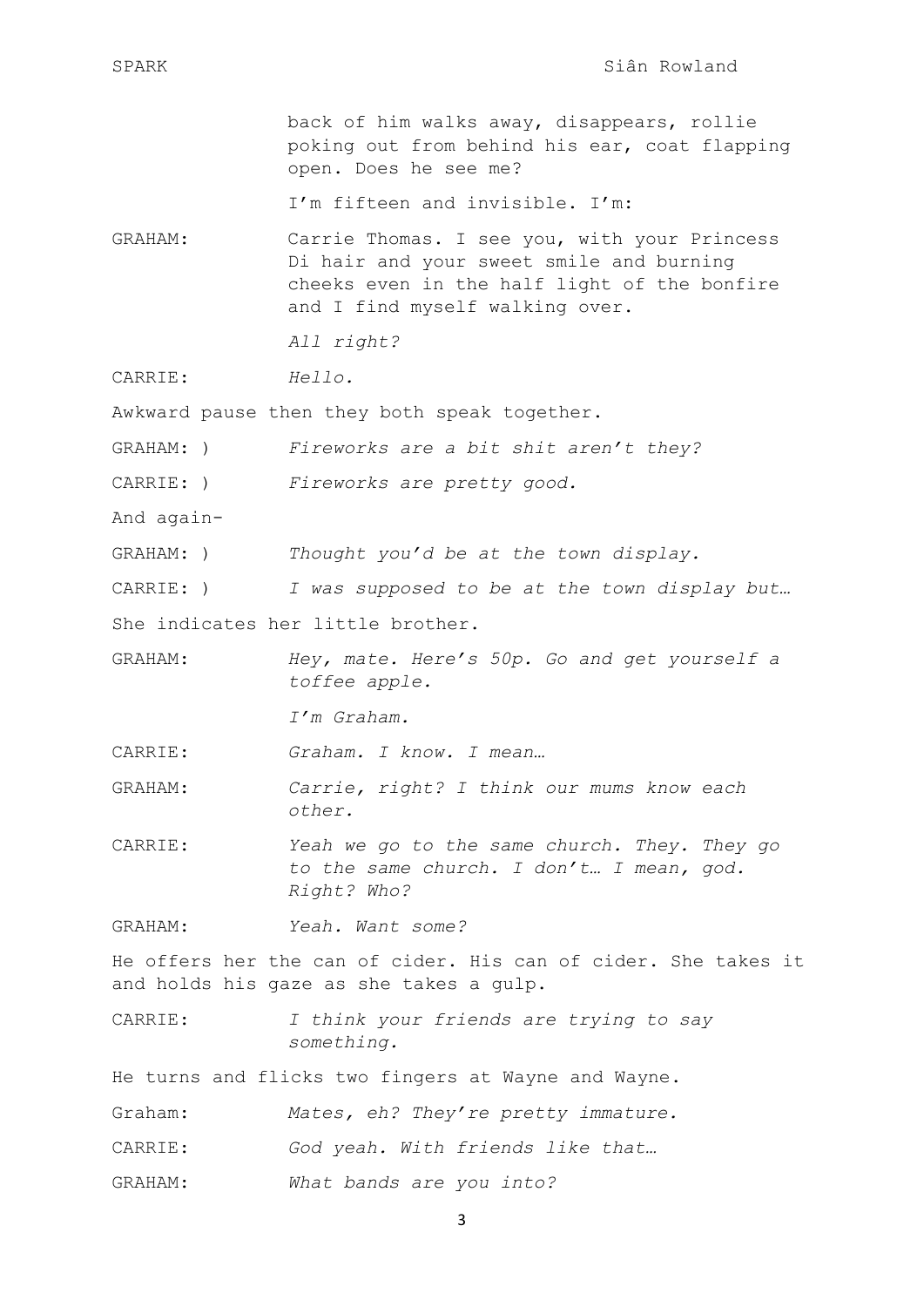| SPARK                        | Siân Rowland                                                                                                                                                                                 |  |
|------------------------------|----------------------------------------------------------------------------------------------------------------------------------------------------------------------------------------------|--|
| CARRIE:                      | Er, U2er Smiths, Clash, the usual.                                                                                                                                                           |  |
| GRAHAM:                      | Thank god, I thought you were going to say<br>Wham or something shit like that.                                                                                                              |  |
| CARRIE:                      | Every wall of my room is papered with George<br>Michael, I dream he'll marry me one day, take<br>me away from                                                                                |  |
|                              | God, no.                                                                                                                                                                                     |  |
|                              | Combat Rock is right up there.                                                                                                                                                               |  |
| GRAHAM:                      | Not London Calling?                                                                                                                                                                          |  |
| CARRIE:                      | I can't remember. I'm just repeating what<br>Diana Preston has scrawled on her rough book.<br>What was that song                                                                             |  |
|                              | It's ok but just a bit                                                                                                                                                                       |  |
| GRAHAM:                      | Long?                                                                                                                                                                                        |  |
| CARRIE:                      | Long. That's it. Long. Yawn.                                                                                                                                                                 |  |
| Silence.                     |                                                                                                                                                                                              |  |
| GRAHAM:                      | You go the convent, right?                                                                                                                                                                   |  |
| CARRIE:                      | Full of bitches and nuns. Nuns that are<br>bitches. Bitches that act like nuns. Wish I<br>went to your school.                                                                               |  |
| GRAHAM:                      | Mine's full of fuckwits like those two.                                                                                                                                                      |  |
| He waves to Wayne and Wayne. |                                                                                                                                                                                              |  |
| CARRIE:                      | And Jenny McPherson                                                                                                                                                                          |  |
| GRAHAM:                      | How do you know her?                                                                                                                                                                         |  |
| CARRIE:                      | Just, y'know round and about.                                                                                                                                                                |  |
|                              | I'm not going to mention girl guides and<br>things and hanging out with fat Alison and the<br>German twins.                                                                                  |  |
| GRAHAM:                      | Do you smoke?                                                                                                                                                                                |  |
| CARRIE:                      | No. I mean, I would but I play the flute so<br>got to (pats chest) takes a lot of blowing-<br>hard blowing- breath- long passages,<br>technique, you know so I'm in the school<br>orchestra. |  |
| GRAHAM:                      | Cool. Another swig?                                                                                                                                                                          |  |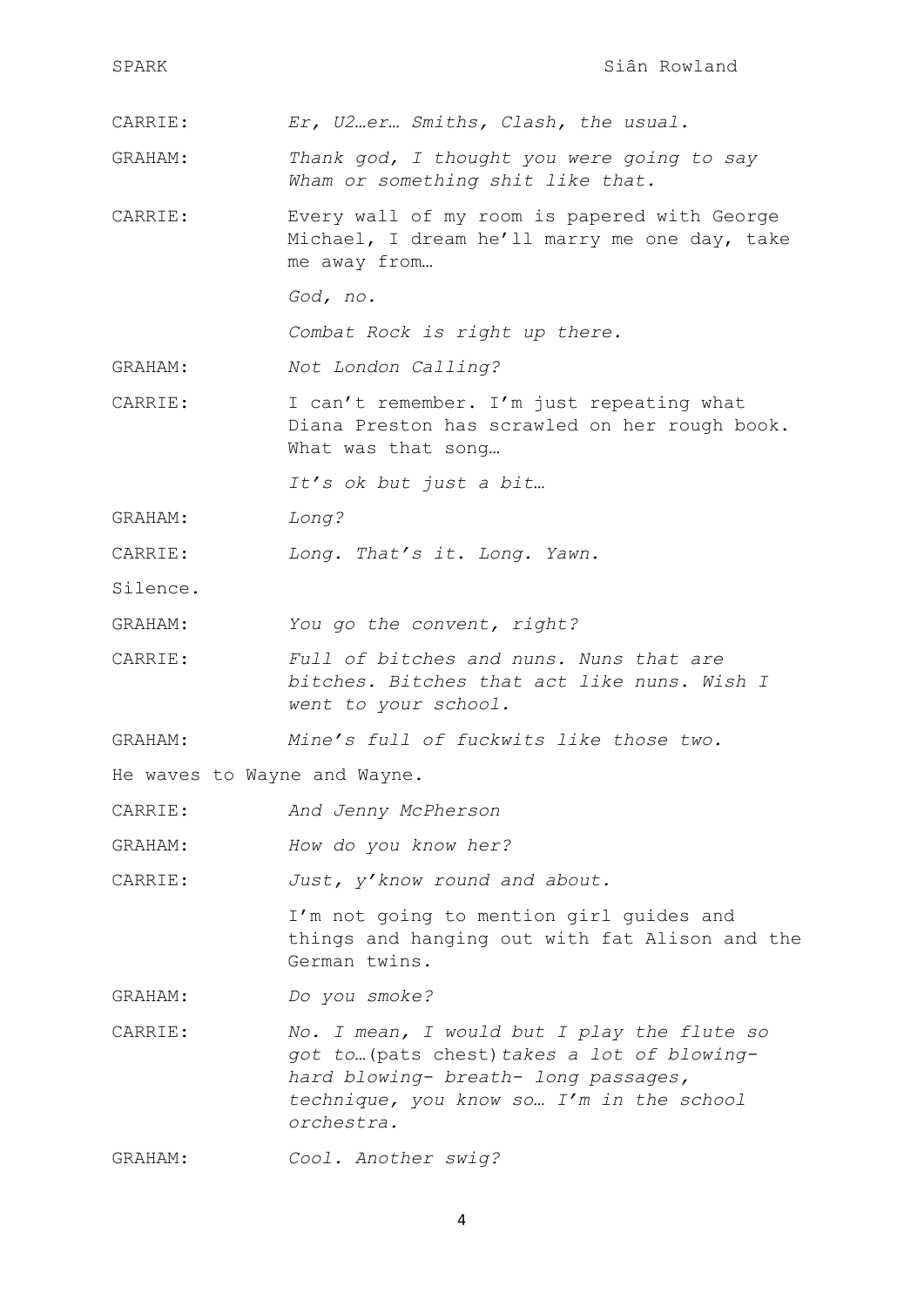She swigs long and hard from the hip flask.

*Steady on, girl!*

- CARRIE: *Why? It's the weekend!*
- GRAHAM: *Yeah fuck it.*
- He takes a swig too.
- CARRIE: *Fuck it! FUCK IT!*
- GRAHAM: *You're funny.*
- CARRIE: *Funny ha ha or funny peculiar?*
- GRAHAM: *Funny cute.*
- CARRIE: *Thanks. I try.*

Oh my god am I flirting? The words flow and the sparks fly and it's not just the fireworks igniting the sky.

- GRAHAM: And later it's in the middle of my History exam halfway through an essay that my skin goes cold, my mind empties. It's the dark of the night, waking at three, that stupid Saturday job in the café by the quay and every time I wonder did I…? I mean, I didn't mean to. It wasn't my fault that
- CARRIE: the mind has a way of putting things in boxes, shutting away…
- GRAHAM: *What are you doing on Saturday?*
- CARRIE: Doing my homework, babysitting my brother, washing my hair.

*Oh I dunno, Why?*

GRAHAM: *Just wondered if you wanted to do something together.*

CARRIE: *Oh yeah?*

- GRAHAM: *I mean we could go to the HMV in town or something. Have McDonalds.*
- CARRIE: He calls me, he actually rings. We talk for an hour and we have so much in common despite… My mum is ok with it even though Graham lives in a council house because of the church thing.

5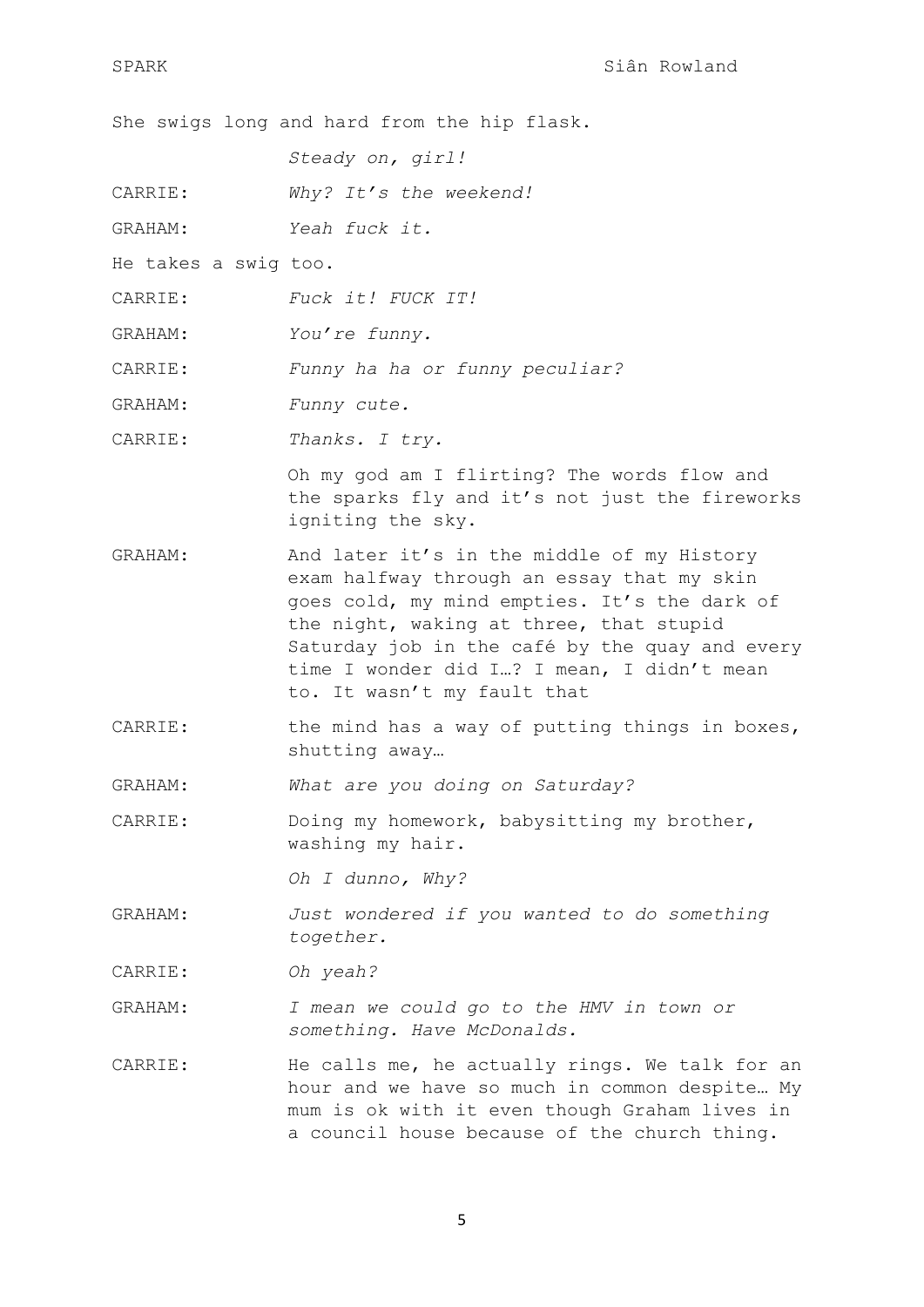GRAHAM: I've got exams but Mum says it's ok because Mrs Thomas always says hello at church on Sundays even though they live in a detached house and drive a Volvo.

Me, Wayne L and Wayne R in the park on swings.

'You snogged her yet? You frenched her? Touched her up? Felt her/

Graham swipes at him.

*Shut up, prick. Don't be disgusting.*

And yeah, I want to do those things but I don't know how to talk to a posh girl like her even if she used to be a bit of a square. I'll write. Better than talking face to face.

- CARRIE: 'A letter! God you are soooo lucky! All the girls in our year fancy him,' says Jenny McPherson at Guides and fat Alison and the German twins are round-eyed with awe. I am a girl with a date and status but I make sure I finish my homework and practise my scales before we meet and
- GRAHAM: years later, I'm married, kids
- CARRIE: Married, kids at university-
- GRAHAM: divorced, married again-
- BOTH: Not to each other.

CARRIE: We've not seen each other since…

GRAHAM: *I think of you, about…*

CARRIE: *I once looked you up on Facebook.*

GRAHAM: *I can still see the girl you were.*

CARRIE: *The boy you used to be.*

GRAHAM: *And still I wonder… Did I…? I mean, we both wanted…*

CARRIE: The box stays shut.

Mum and Dad look me over before I go.

'Our little ugly duckling' says Dad.

'I think she may have the makings of a swan,' adds Mum.

'One day,' smiles Dad.

'One day,' smiles Mum.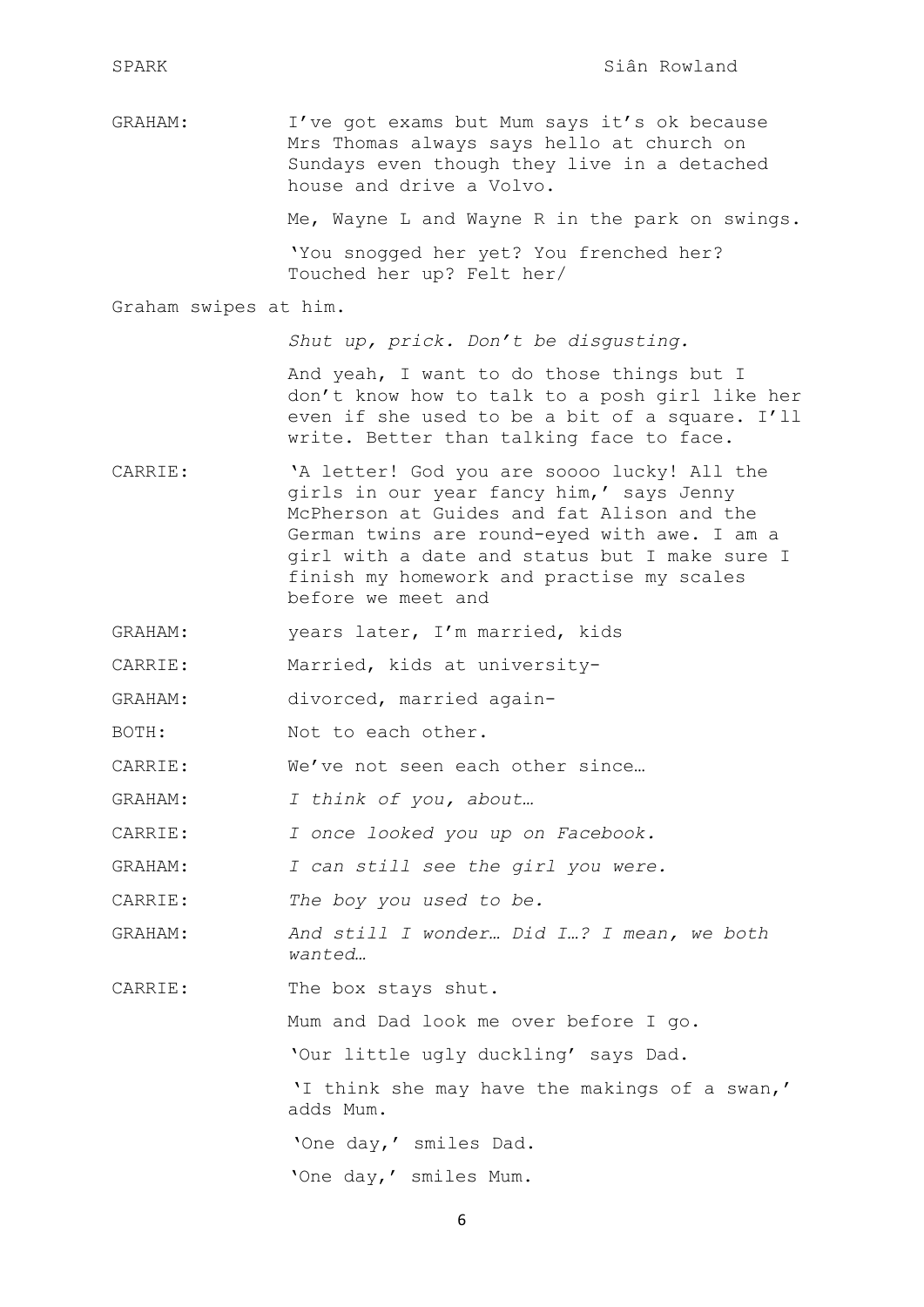And the newly hatched swan is plucked leaving just a grey girl, bare.

I hide beneath my hair.

- GREAHAM: I buy her bus fare and walk her home like my mum told me. 'We don't want them thinking I'm not bringing you up properly. DON'T LET ME DOWN.'
- CARRIE: And Graham holds my hand as we walk around the town. Fingers trusting, warm.

I have literally no idea where we went, what we did and what we talked about until…

GRAHAM: *So here we are.*

CARRIE: *Home, sweet home.*

- GRAHAM: *Yeah.*
- Silence

He leans in for a kiss.

CARRIE: Oh god he's going to kiss me. What do I do now? Think! I pretend it's a photo story from a teen magazine.

A series of stylised freeze-frames with exaggerated poses that resemble a photo story.

Freeze-frame one:

Carrie and Graham hold hands and smile at each other.

- GRAHAM: (oddly deep and sexy voice) *Oh Carrie, I've had the best time today and I'm wondering if you'd be my girl.*
- CARRIE: *Oh Dirk, I thought you'd never ask!*

Out of freeze-frame

- GRAHAM: (normal voice)Dirk?
- CARRIE: I've been reading my mum's secret stash of Mills and Boon. The name Graham isn't exactly…
- GRAHAM: Yeah, fair enough.

Freeze-frame two:

Carrie stares into middle distance, Graham still holding her hand.

CARRIE: *I hope he kisses me.*

GRAHAM: *May I…kiss you?*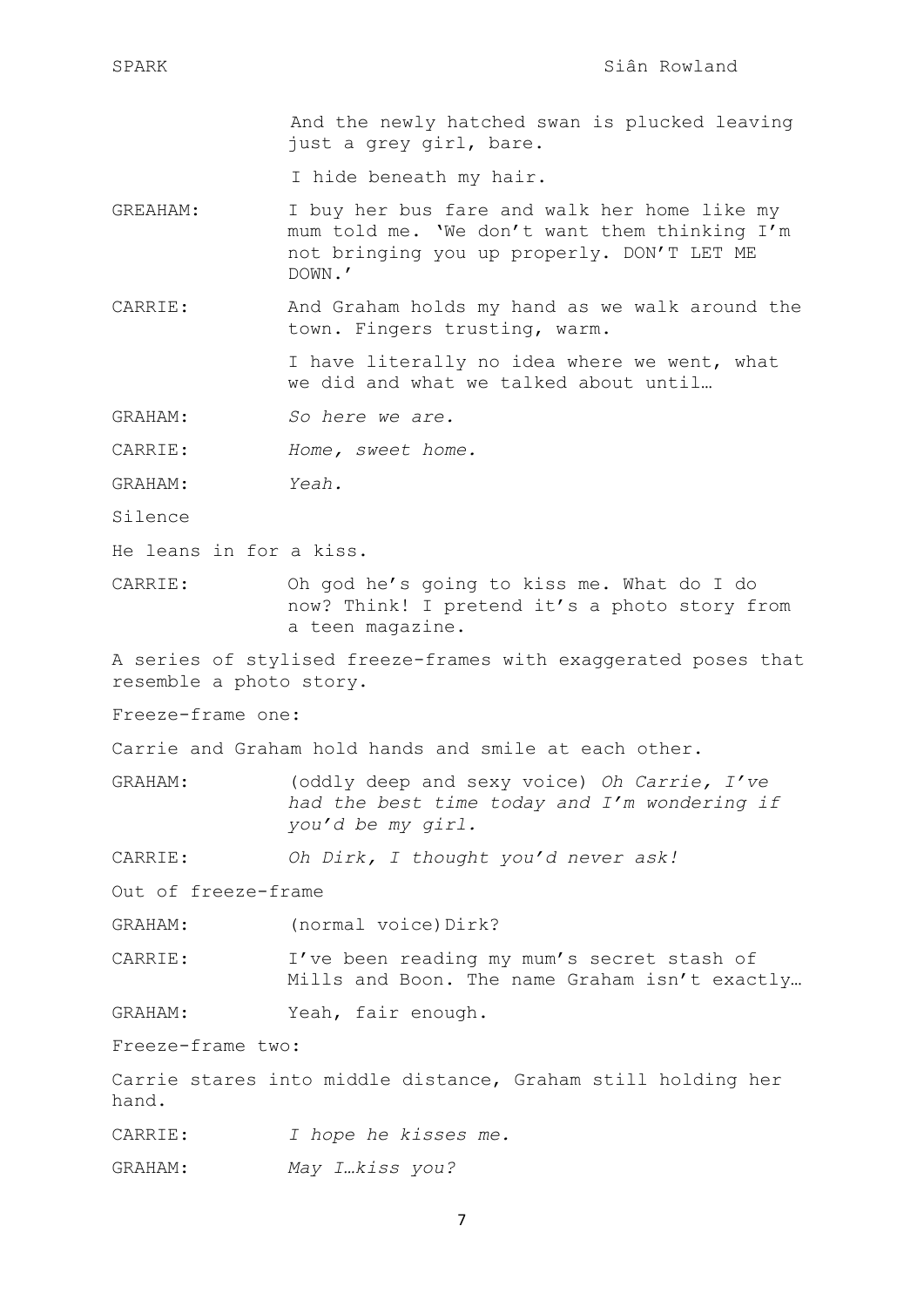Freeze-frame three

Carrie winds her arms around Graham's neck.

CARRIE: *Oh Dirk, I think I love you.*

GRAHAM: *I think I love you too.* 

Out of freeze-frame, in real life, they dodge and weave awkwardly, negotiating where to put arms, heads, noses and then as Graham leans in…

CARRIE: *Hang on a sec…*

She turns and removes her retainer, shoves in her pocket.

*My retainer.*

Graham looks momentarily grossed out, then shrugs. They lean in again and before the kiss-

- GRAHAM: And Wayne L thumps my back, 'Oh my god, did you snog her? Snog the square? Get in there!'
- CARRIE: And Jenny sighs, 'Oh my god did he snog you? I think I'm going to die!'
- GRAHAM: Mum's waiting to pounce when I come downstairs next day.

'Have you done any revision yet?' she says.

*God Mum, I've just woken up. it's Sunday.'*

'Don't you take the Lord's name in vain at eleven o'clock in the morning when you've got mock exams coming up. You spend too much time listening to The Crash on that record player and gadding around town with girls and not enough time revising. What about university? Or do you want to be stuck here for the rest of your life? Stacking shelves in Tesco. Do you?'

I stomp back upstairs, my feet still bare, music on loud. Sod university. I don't fucking care.

CARRIE: For our second date we go for a walk by the beach, rain threatening and wind reaching inside freezing our bones.

Carrie and Graham sit on a bench.

Silence.

Really awkward silence.

GRAHAM: *Do you wanna…?*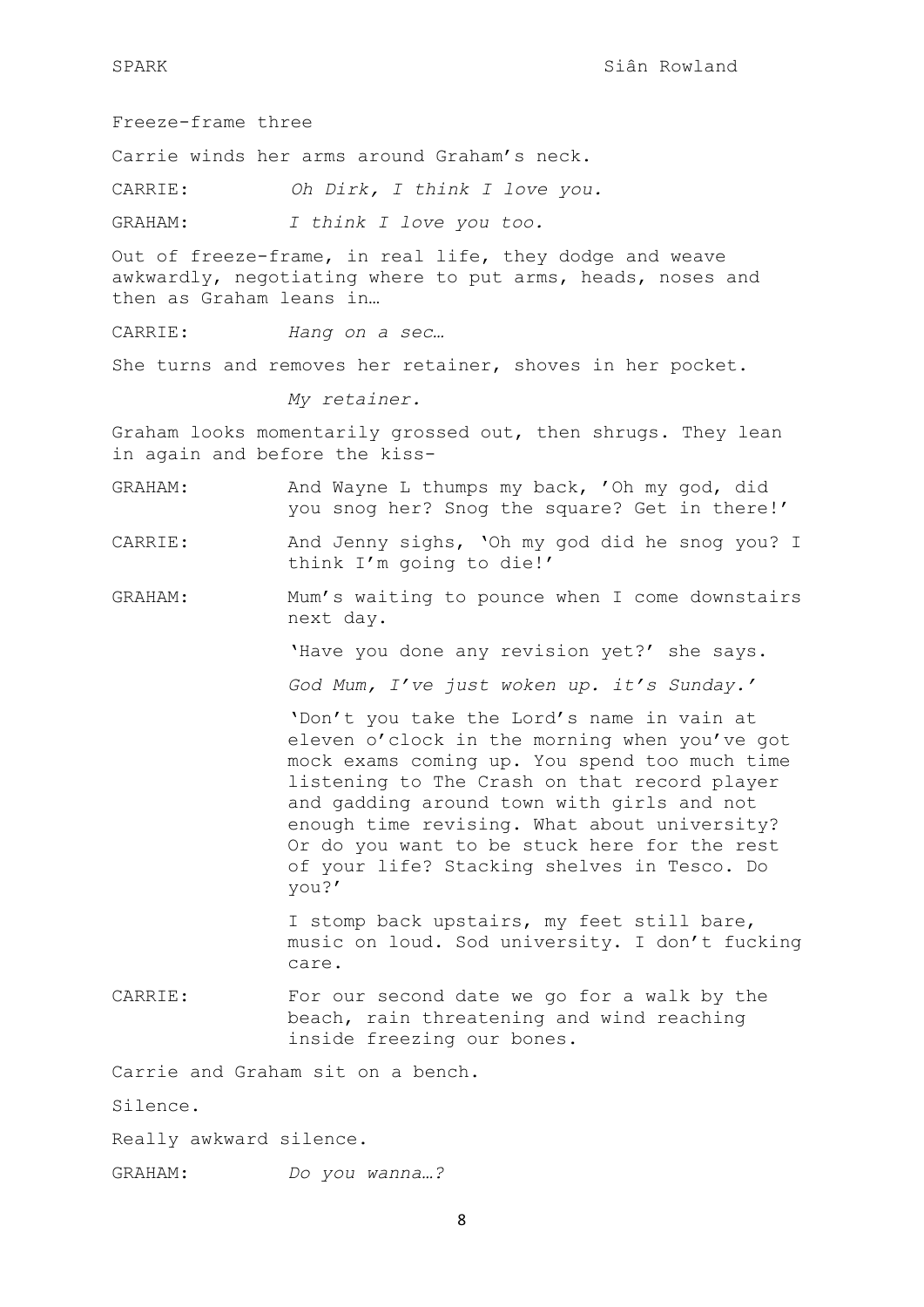- CARRIE: *Huh?*
- GRAHAM: *Walk for a bit or…?*
- CARRIE: *What do you want to do?*

GRAHAM: *We could walk into town. Get some cider or…*

- CARRIE: *Ok.*
- GRAHAM: *Go back to mine.*
- CARRIE: *Ok.*
- GRAHAM: *Which? Cider or…*
- CARRIE: (As adult Carrie) My kids laugh at me when I say to them, 'you know you've got a voice, an opinion, right? You get to make your own choice.'

'As if,' they sigh. It's a different world now but still I worry all the time.

(Teen Carrie) *You decide.* 

GRAHAM: We go back to mine. Mum's at work but there's a note reminding me to do my homework. I chuck it in the bin.

*Do you want anything to eat or…?*

CARRIE: *No, I'm fine.*

*Thanks.* 

His house is small and smells of Mr Sheen polish and boiled mince. There's a crochet dolly on the spare toilet roll in the loo. We sit on the bed in his room.

- GRAHAM: *So do you wanna…*
- CARRIE: At guides Jenny McPherson says, 'Graham is in a study group with Annette Strong. She has dark hair so long she can sit on it and they say she does it with anyone. Sorry, thought you should know.'
- GRAHAM: At school Jenny McPherson whispers to me in Maths, her breath hot and stale on my neck, 'You could have any girl you want' she says, 'why are you wasting time with that boring little virgin from the convent?'
- CARRIE: *I should probably…*
- GRAHAM: *Yeah, me too.*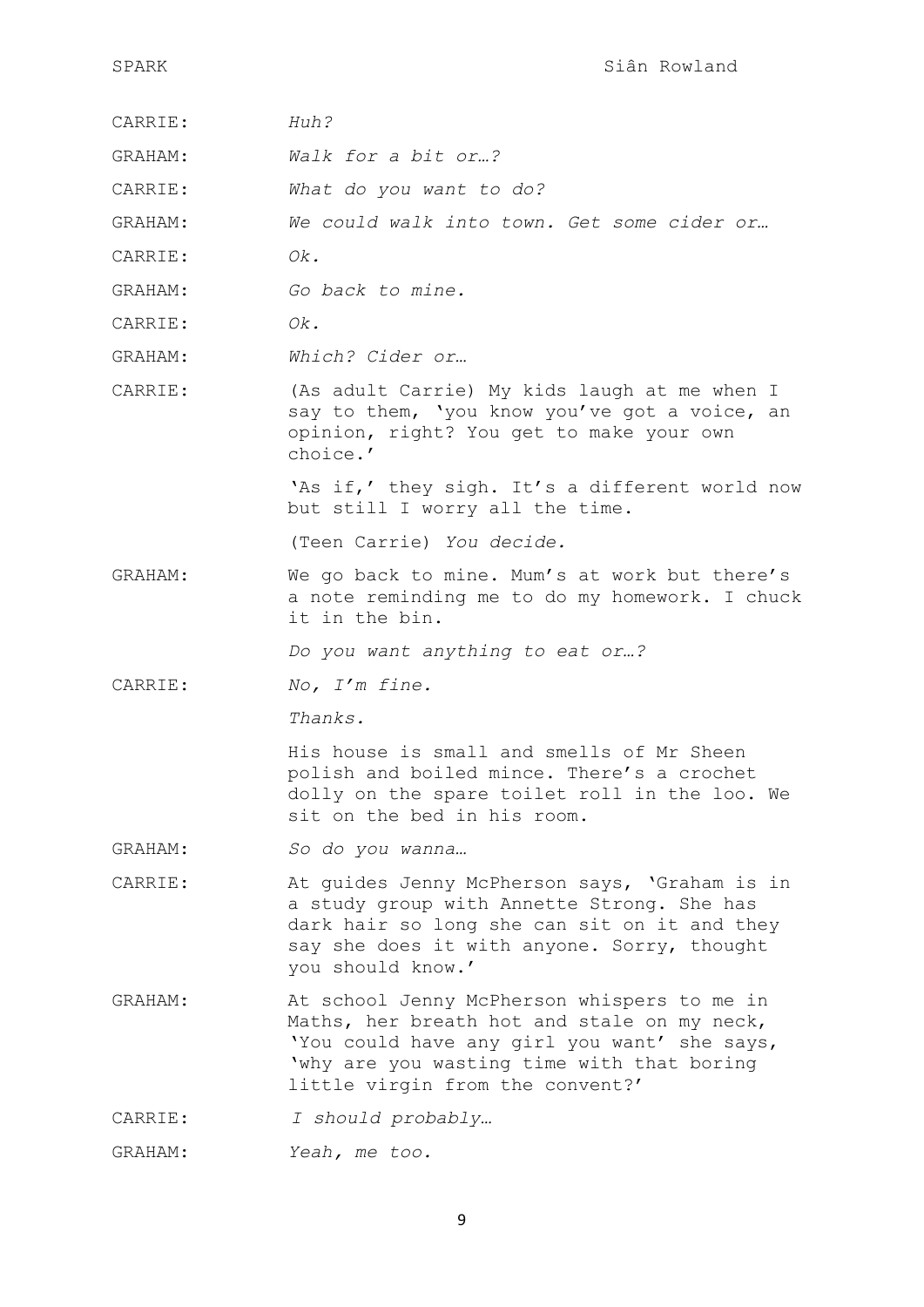He goes to kiss her awkwardly and she turns her head.

CARRIE: *Mum! Do I have to?*

(To her brother) *Come on then, dick breath, I've got to take you to the village fair. Thanks for ruining my life. Don't go out of my sight! God!*

Mum says I need to get out of the house, I look pale. The fresh air will do me good, take a scarf, make sure your brother wears his hood.

And I always do what I'm told because I'm the good girl, the polite girl who doesn't let others down.

I see him before he sees me, hair in his eyes, coat open in the breeze and despite myself I smile but at the same time I turn away.

GRAHAM: *Hey, mate. Here's 50p. Go and have a go on the raffle.* 

*All right?*

CARRIE: *Yeah.*

Awkward pause then they both speak together.

- GRAHAM: ) *Looking after your brother again?*
- CARRIE: ) *Looking after my brother again.*

And again:

GRAHAM: ) *Fair seems ok this year*

CARRIE: ) *Fair's a bit shit this year.*

GRAHAM: *I can't stay, got revision and my mum, you know. So I'll see you around then.* 

CARRIE: And he presses a letter into my hand, the familiar looped writing bleeding through the paper, words burning my soul because I know what's written there but I control my face.

> And as my little brother tries to win the sherry on the raffle, face sticky with crumbs of lemon drizzle…

'Got my mocks coming up…'

GRAHAM: 'Too soon after my last girlfriend…'

10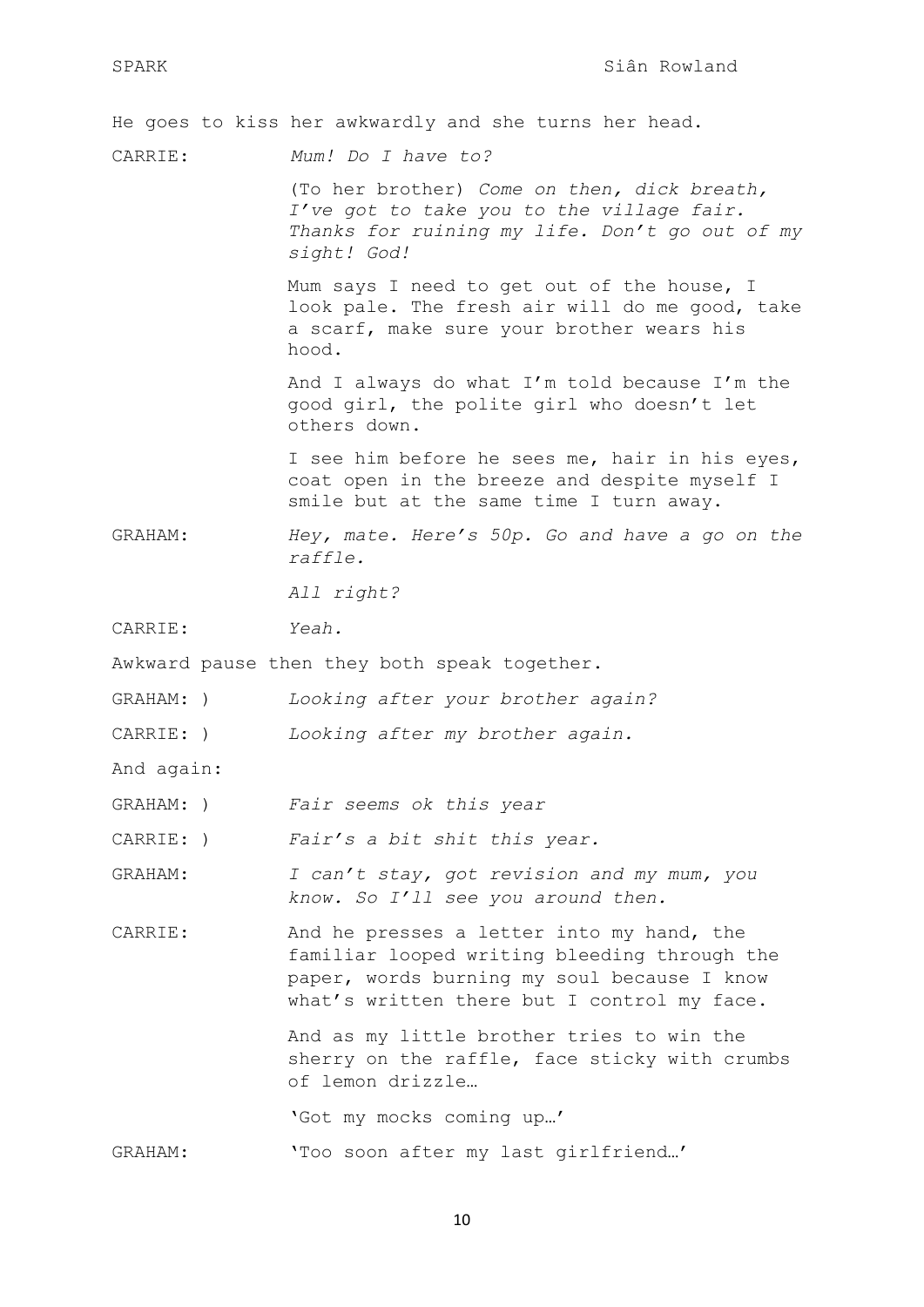| SPARK                                                                                    | Siân Rowland                                                                                                                                          |  |
|------------------------------------------------------------------------------------------|-------------------------------------------------------------------------------------------------------------------------------------------------------|--|
| BOTH:                                                                                    | 'Didn't mean to lead you on.'                                                                                                                         |  |
| CARRIE:                                                                                  | Because he's Graham Boyd, hunk of the parish<br>and he can get any girl he likes and I thought<br>he liked me and it hurts like I've been<br>punched. |  |
| GRAHAM:                                                                                  | But I was too awkward and ashamed and tied up<br>in my own life to see.                                                                               |  |
|                                                                                          | And still I wonder did I I mean, was I? I<br>didn't make you, did I?                                                                                  |  |
| CARRIE:                                                                                  | I shut the box                                                                                                                                        |  |
| GRAHAM:                                                                                  | That time                                                                                                                                             |  |
| CARRIE:                                                                                  | That day                                                                                                                                              |  |
| GRAHAM:                                                                                  | At mine.                                                                                                                                              |  |
|                                                                                          | They're back on the bed at his house.                                                                                                                 |  |
| This next section should be stylised rather than literal,<br>perhaps with some movement. |                                                                                                                                                       |  |
| GRAHAM:                                                                                  | So do you wanna                                                                                                                                       |  |
| CARRIE:                                                                                  | I should probably                                                                                                                                     |  |
| GRAHAM:                                                                                  | As our thighs touch.                                                                                                                                  |  |
| CARRIE:                                                                                  | He tilts my face towards his.                                                                                                                         |  |
| GRAHAM:                                                                                  | We're kissing and we fall back on the bed.                                                                                                            |  |
| CARRIE:                                                                                  | His hand slides up my top and but I don't stop<br>him.                                                                                                |  |
| GRAHAM:                                                                                  | Soft, her skin so soft. I want to feel more.                                                                                                          |  |
| CARRIE:                                                                                  | His weight pressing down                                                                                                                              |  |
| GRAHAM:                                                                                  | She doesn't stop me so                                                                                                                                |  |
| CARRIE:                                                                                  | I let him go further than I should. If the<br>nuns knew they would/                                                                                   |  |
|                                                                                          | I'm not sure if                                                                                                                                       |  |
| GRAHAM:                                                                                  | It's ok. We're not doing anything wrong.                                                                                                              |  |
|                                                                                          | Are we?                                                                                                                                               |  |
| CARRIE:                                                                                  | I don't think I want to                                                                                                                               |  |
| GRAHAM:                                                                                  | It's ok.                                                                                                                                              |  |
| CARRIE:                                                                                  | I've changed my mind                                                                                                                                  |  |
| GRAHAM:                                                                                  | But she doesn't say no                                                                                                                                |  |